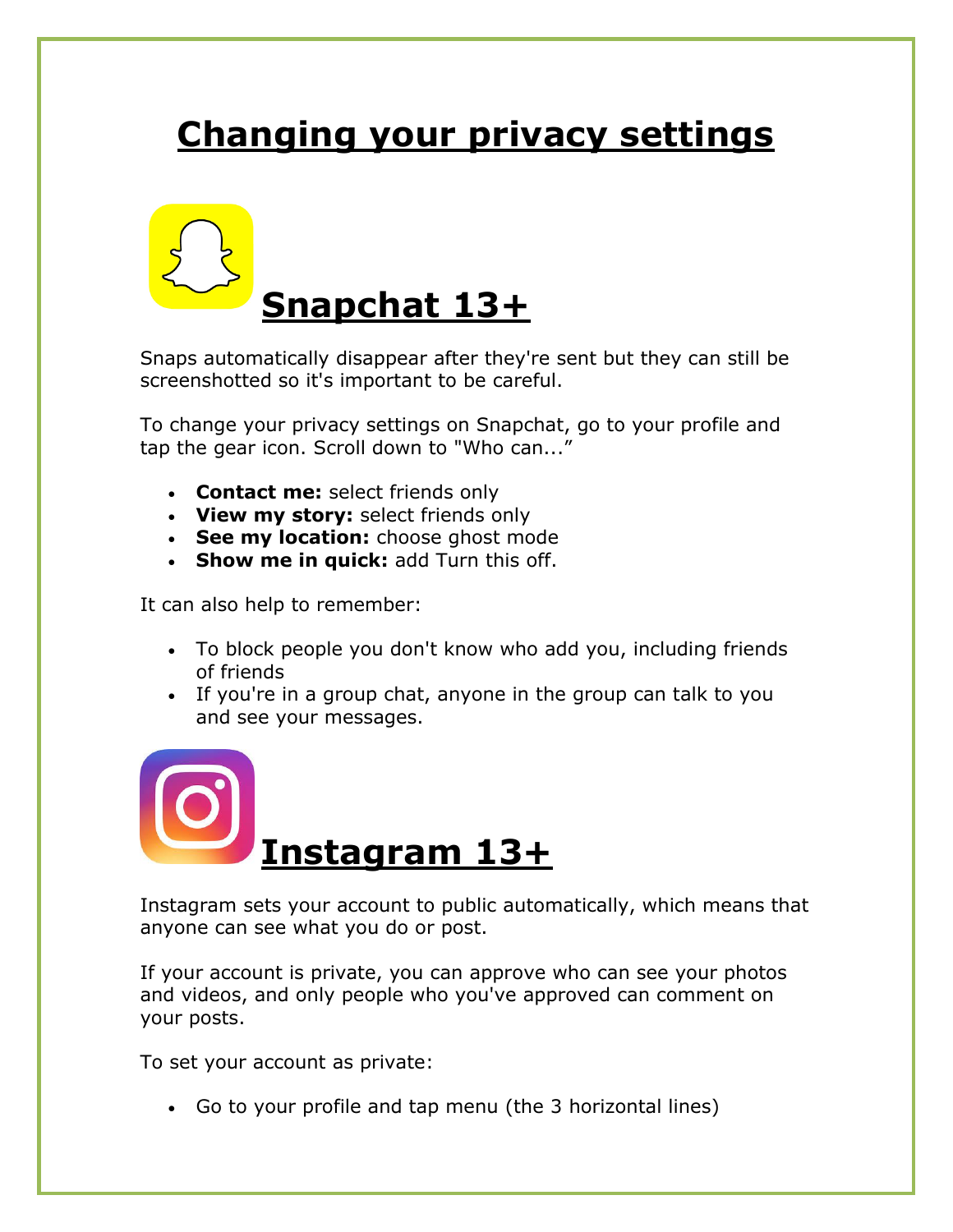- Tap settings
- Scroll down to Private Account and turn this on.

Remember that you can still [block and report](https://www.childline.org.uk/info-advice/bullying-abuse-safety/types-bullying/bullying-social-networks/#Blockingandreporting) anyone who is bullying you on Instagram.



WhatsApp will automatically allow people to see what's on your profile and when you were last on. Changing your privacy settings can help to keep you safe and stop people bullying or abusing you.

To change your settings:

- Go to your profile
- Select Account and then Privacy.

You can change the following settings:

**Last seen**

you can change this to My Contacts to stop people you don't know seeing if you've been online.

 **Profile photo and info about you** Setting this to My Contacts can help to keep people you don't know seeing information about you.

 **Live location** if you're sharing your location with anyone, you can turn this off here.



Your Tik Tok account is set to public automatically, that means that anyone can view or comment on your videos. It also means that people can search for your account on Tik Tok.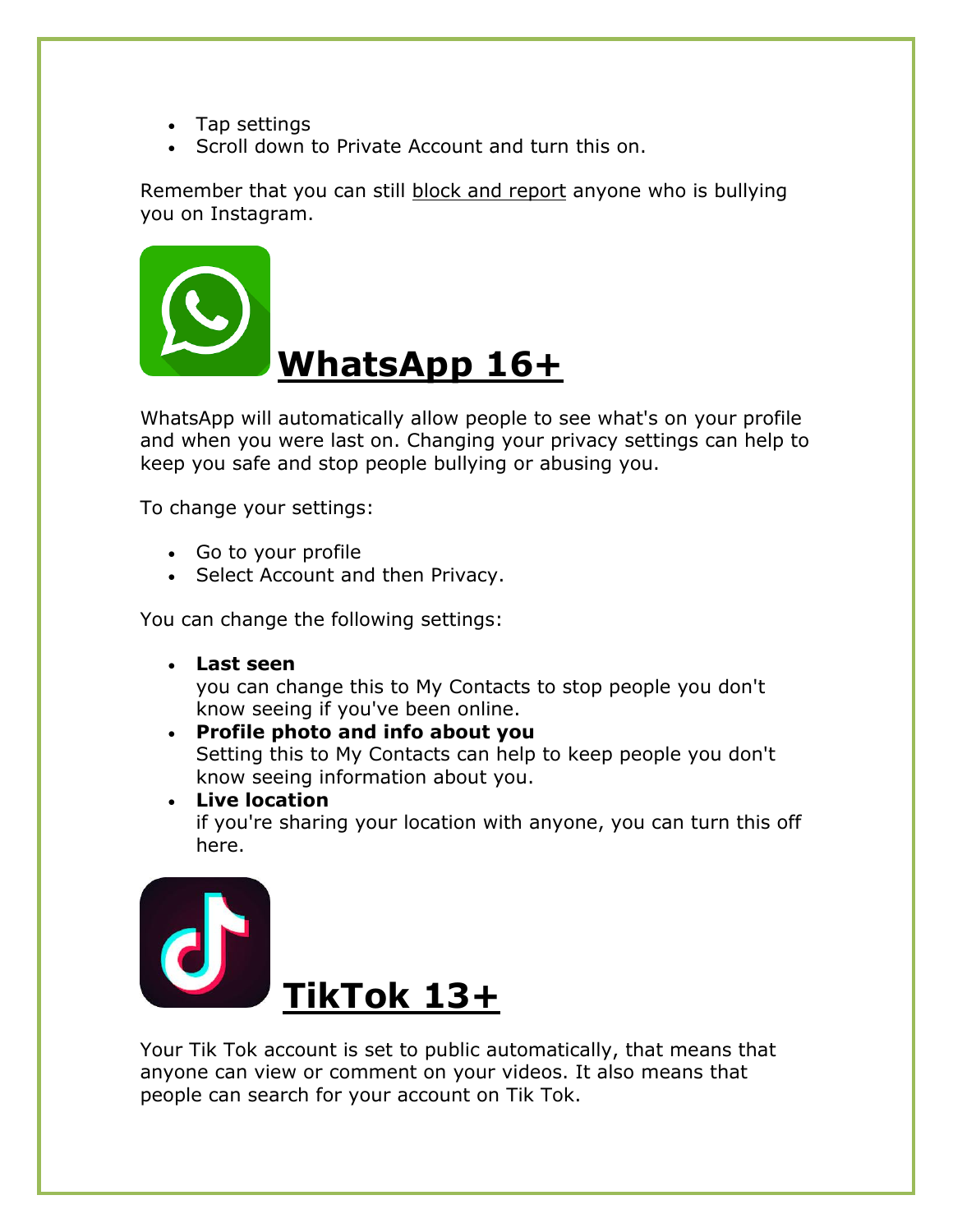Change your privacy settings:

- Go to your profile on the app
- Tap the 3 dots in the top right hand corner
- Select Privacy and Safety.

Changing these settings can help to keep your account safe:

**Allow others to find me**

Turning this off can help to stop people you don't know from seeing your profile.

 **Private account** when your account is private, only people you approve can see your videos and follow you.

#### **Who can send me comments** setting this to friends only can stop people you don't know posting nasty comments or pressuring you.



# **Houseparty 13+**

## **1. How to lock rooms on the app to prevent strangers entering conversations**

Once you have logged in to the app, tap the lock icon at the bottom of the screen to lock the room to people you have not invited in.

# **2. How to set location settings**

**1.** Tap the face on the left hand side of the screen a and then tap the cog at the top of the menu.

**2.** On the settings menu, tap permissions anhd then disable Location sharing.

# **3**. **How to enable Private Mode**

Privacy Mode will ensure that every room you go into will be locked by default.

**1.** Tap the face on the left hand side of the screen a and then tap the cog at the top of the menu.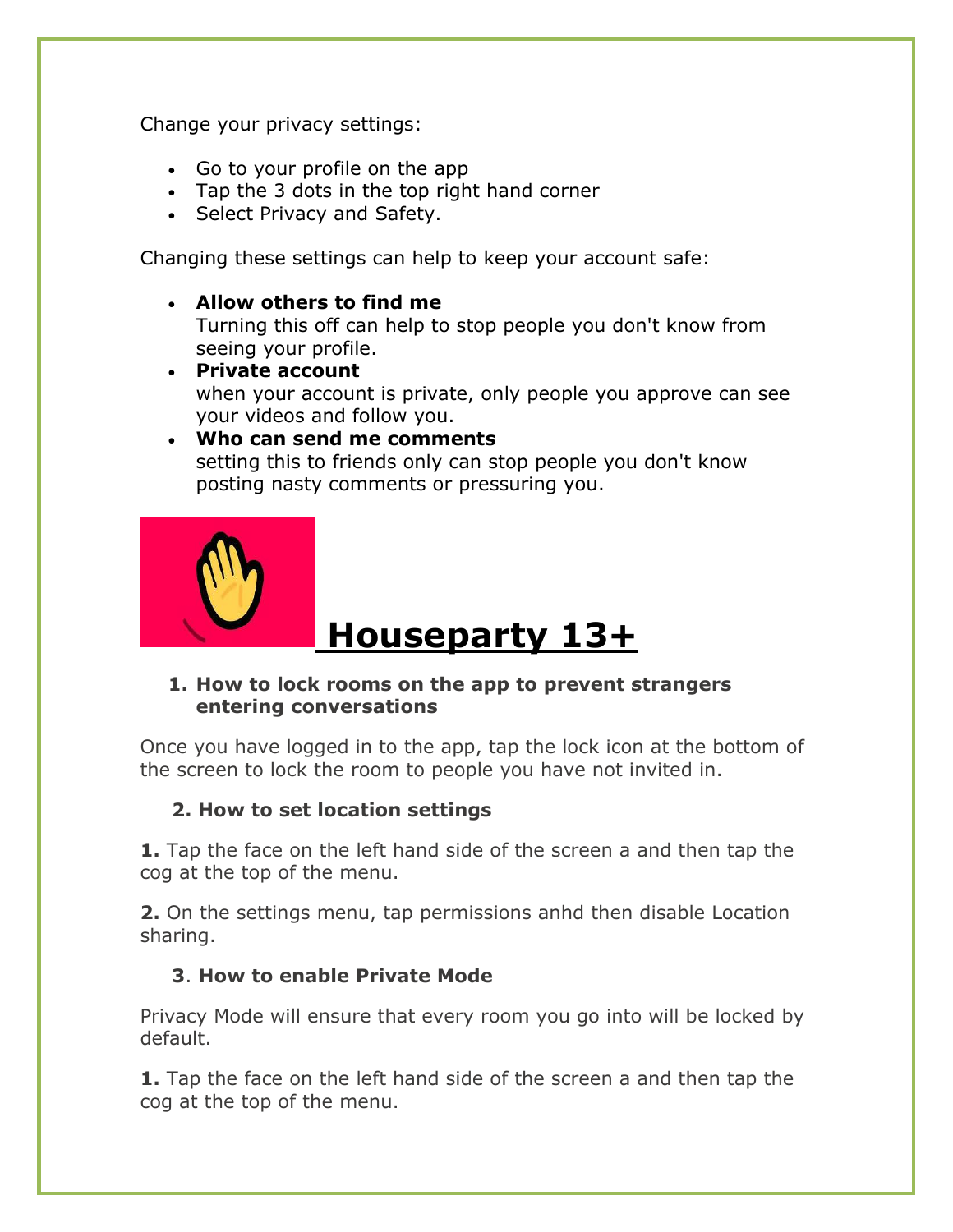**2.** Tap the Privacy Mode option on the settings menu to enable private mode.

# **4. How to manage friend notifications, report and block**

You can opt to ghost a friend so that they will no longer get notified to that you are on the app. You can also mute a friend to not receive any notification that they are on the app. If you want to report and block a friends you also have this option on the app.

**1.** Go to your friends list

**2.** Tap on the three dots next to the friend you'd like to manage

**3.** Then tap on 'Ghosting', 'In the House' to turn activate or deactivate the option.

**4.** You can also unfriend or report or block a friend on this menu.

# **5. How to disconnect social apps linked to the app**

You can opt to disconnect your social apps from the platform to limit the number of people it suggests to invite on the app.

**1.** On the settings menu, tap permissions and then disable Location sharing.

**2.** Tap on the 'Connect Facebook' to disable this permission.



**Manage location sharing**: Tap the three-dot icon at the top of the profile screen. **Select Settings** from the drop-down menu. Once on the Settings page ensure the '**Hide my city' option is swiped on**.

**Discover preferenc**e: Tap 'Where' to manage how much of their location they share to find other users around the world: '**My country first' 'All around the world' 'My country only'.**

**Report and flag content:** To report a picture tap on the three-dot icon and you will see a menu where you can select a reason why it's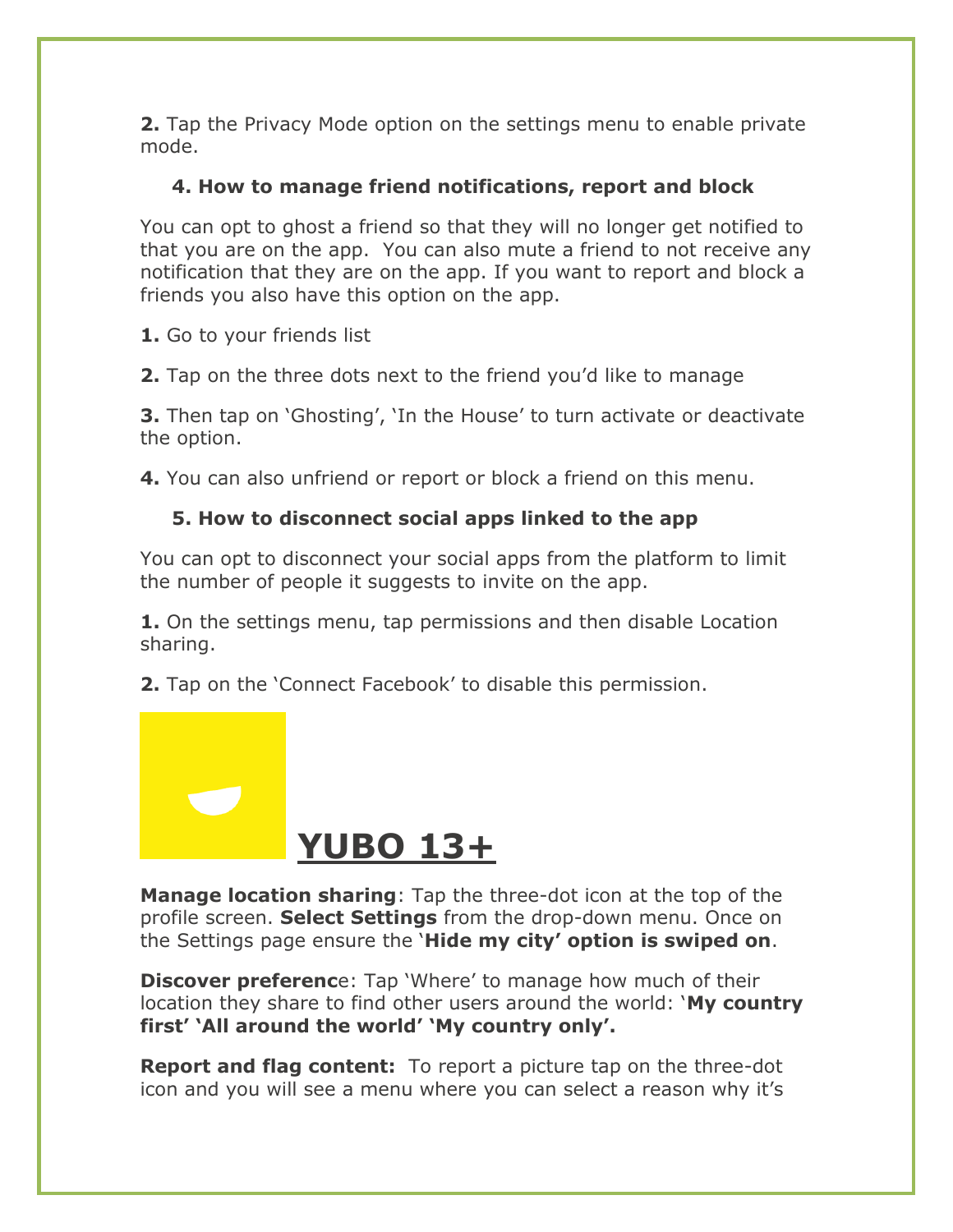inappropriate. You can also report a live stream by tap the same icon to see the menu. Visit Yubo's safety centre for more support.

**Settings:** There is also an option to **delete the account** in the menu which will remove all your content from the app.



In '**your Zoom'** account **settings** under In Meeting, set Screen sharing to Host Only. That means that, when you are hosting a meeting, only you and no other meeting participants will be able to share their screen.



The 'New Chats' feature on iOS and Android devices puts messages from people you haven't talked to before in a separate section, and provides the option to mute notifications for those messages. If you don't want to see inbound messages from people you don't know, you don't have to.

If you choose to open the chat in your 'New Chats' list, any content messages (like pictures, GIFs, etc.) will be blurred, and a read receipt won't be sent. This means that a new person messaging you won't know you've seen the message unless you tap Chat to start chatting.

Kik's 'Block' feature allows you to block all contact with another user, without revealing to the other user that they've been blocked. Blocking someone on your smartphone means that messages from the blocked user will be hidden from your Kik app. The blocked user's name will no longer appear in your list of contacts in Kik.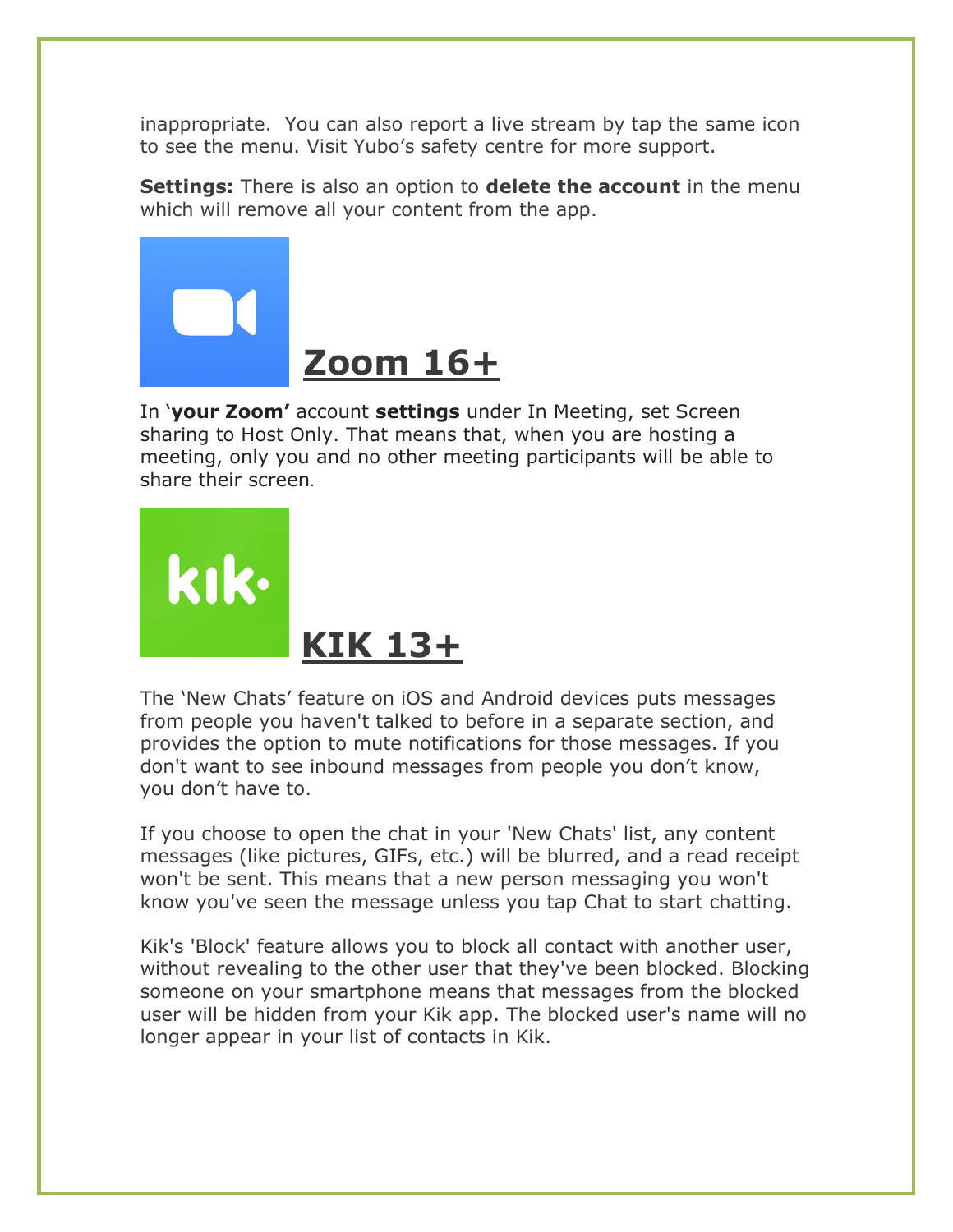

# **Monkey 13+**

The **Monkey app** allows young people to have fun chats with new people from all over the world. Users are randomly matched with other users for a brief, introductory video call. When matched with a new person, you can add more time or add the person on Snapchat to continue the connection.

Monkey works through your Snapchat, if you wish to 'Change your account' or 'Delete your account' you need to contact 'Monkey' with your phone number and Snapchat user name to [hello@monkey.cool](mailto:hello@monkey.cool) or direct message us on Twitter [@monkey.](http://twitter.com/monkey)



Your tweets are set to public automatically, this means that anyone can reply, retweet or favourite what you tweet.

If you protect your tweets, people won't be able to retweet you, and they can only view what you tweet if you approve them to follow you.

To protect your tweets:

- go to your account and select Privacy and safety
- Select Protect your Tweets.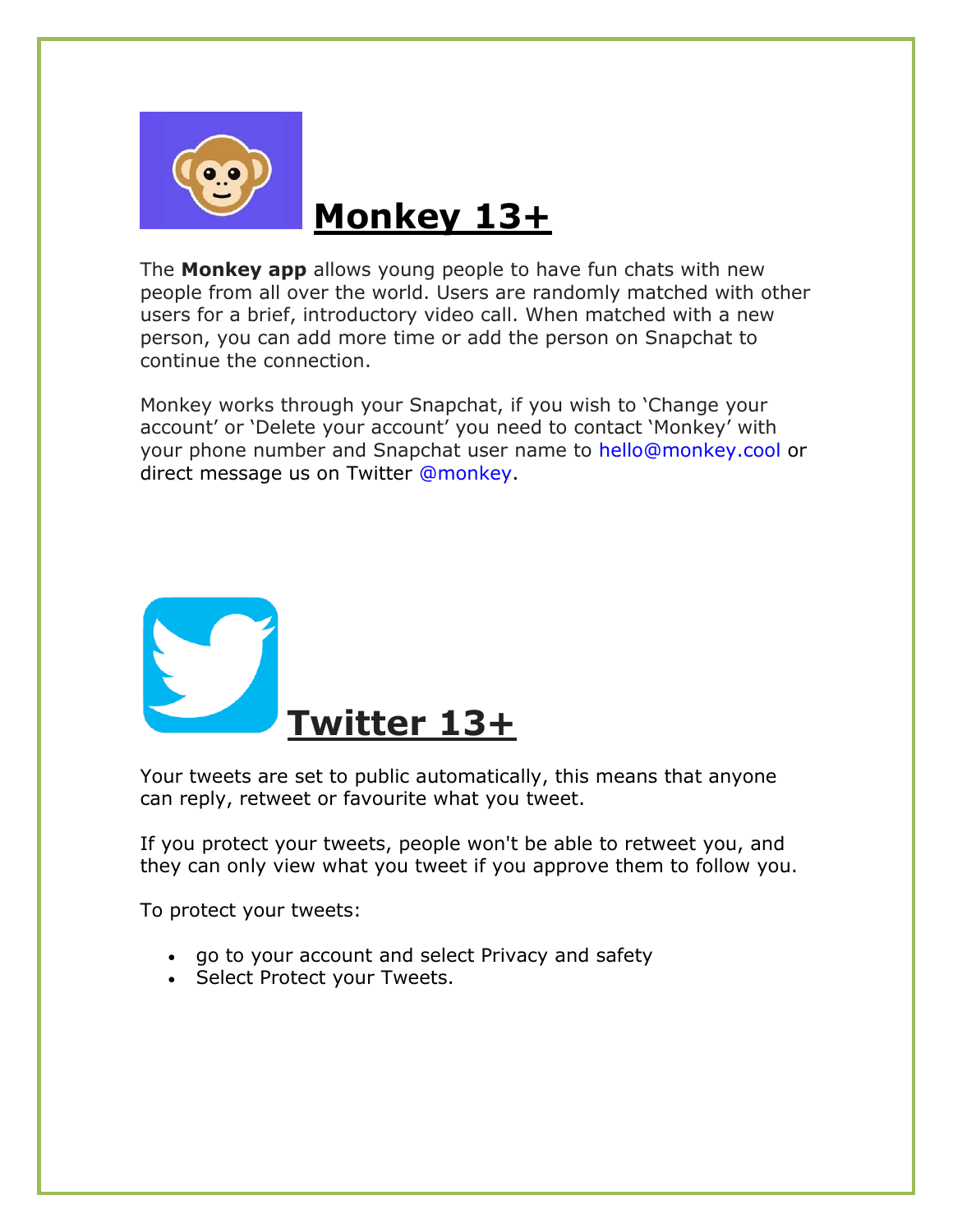

There are lots of privacy settings on Facebook but there are a few simple steps you can make to help keep you safer.

To get to your privacy settings on the Facebook app:

- Tap the menu icon (3 horizontal lines)
- Scroll down to Settings and Privacy
- Tap Privacy shortcuts.

## **Important things to change on Facebook**

### **Who can see your posts**

Change the default to Friends for your future posts. If you're worried about people you're friends with seeing what you've written, you can select "Friends except" to choose who you don't want included. You can change who can see your past posts as well.

## **People and pages that you follow**

Change this to friends only or to "Friends except" if there's someone you're friends with who you don't want included.

### **Friends requests**

You can choose either everyone or friends of friends. Remember that even if someone is a friend of a friend, it doesn't mean you can trust them.

### **Search engines linking to your profile**

Turning this off will stop people being able to search for you on sites like Google.

### **Check what info is on your profile**

Make sure your phone number, school and address can't be seen publically. Remember that if you're wearing something with your school logo then they can see where you go to school.

## **Facebook live**

Only live stream to friends and don't share your location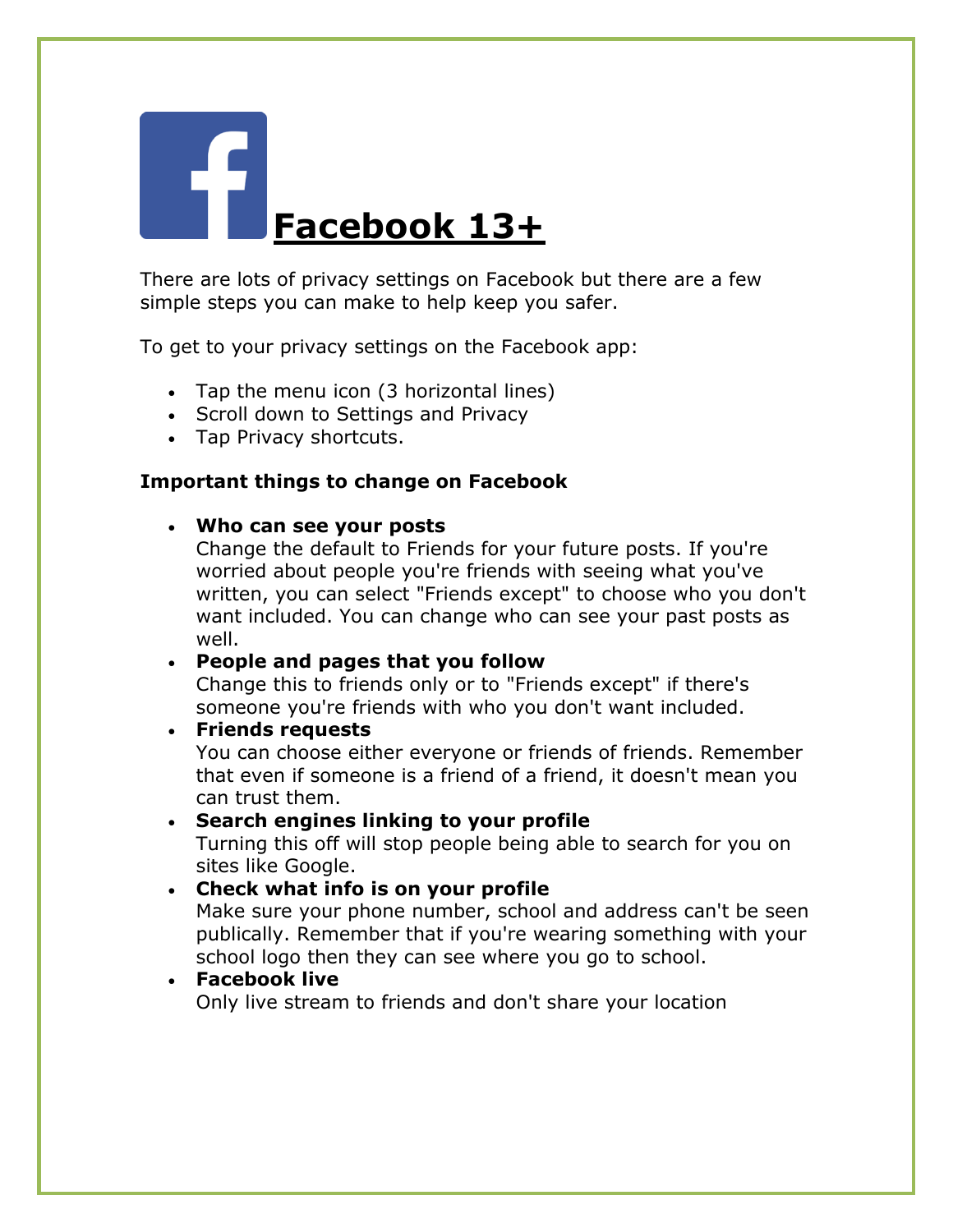

When you create an account on Skype, everyone can see your Skype name and location. The best way to keep your name and location private is to not include it on your profile.

You can hide your profile picture from people you don't know. How to do this depends on which type of device you're using, but you can find out how here.

To change who can contact you on Skype

- In the app, go to the menu (3 horizontal lines)
- Scroll down to privacy
- Set "Receive IMs From" and "Receive Calls From" to "Contacts Only".



Tumblr automatically sets your blog and profile to public, meaning that anyone can find and comment on them. You can change these settings to help protect yourself from abuse and keep your account private.

How to change your privacy settings depends on which type of device you're using, you can go onto their website and search their privacy settings.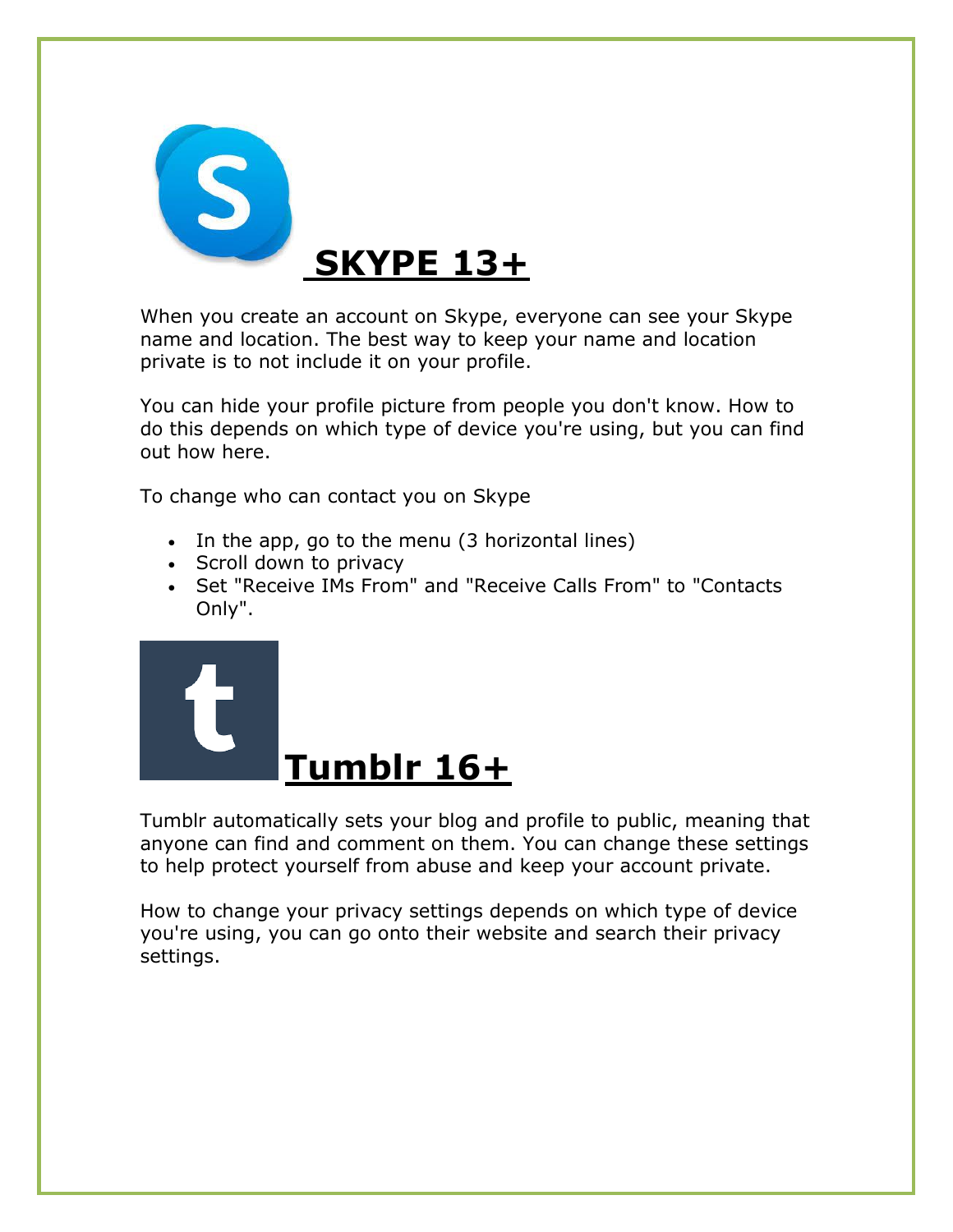

You must be logged into a TWITCH account to access privacy setting information. Please login to your account, click settings and then privacy.

**If there are any App's you use that aren't above you can go onto the App's website and search privacy settings, this will then take you on a step by step guide showing you what to do.**